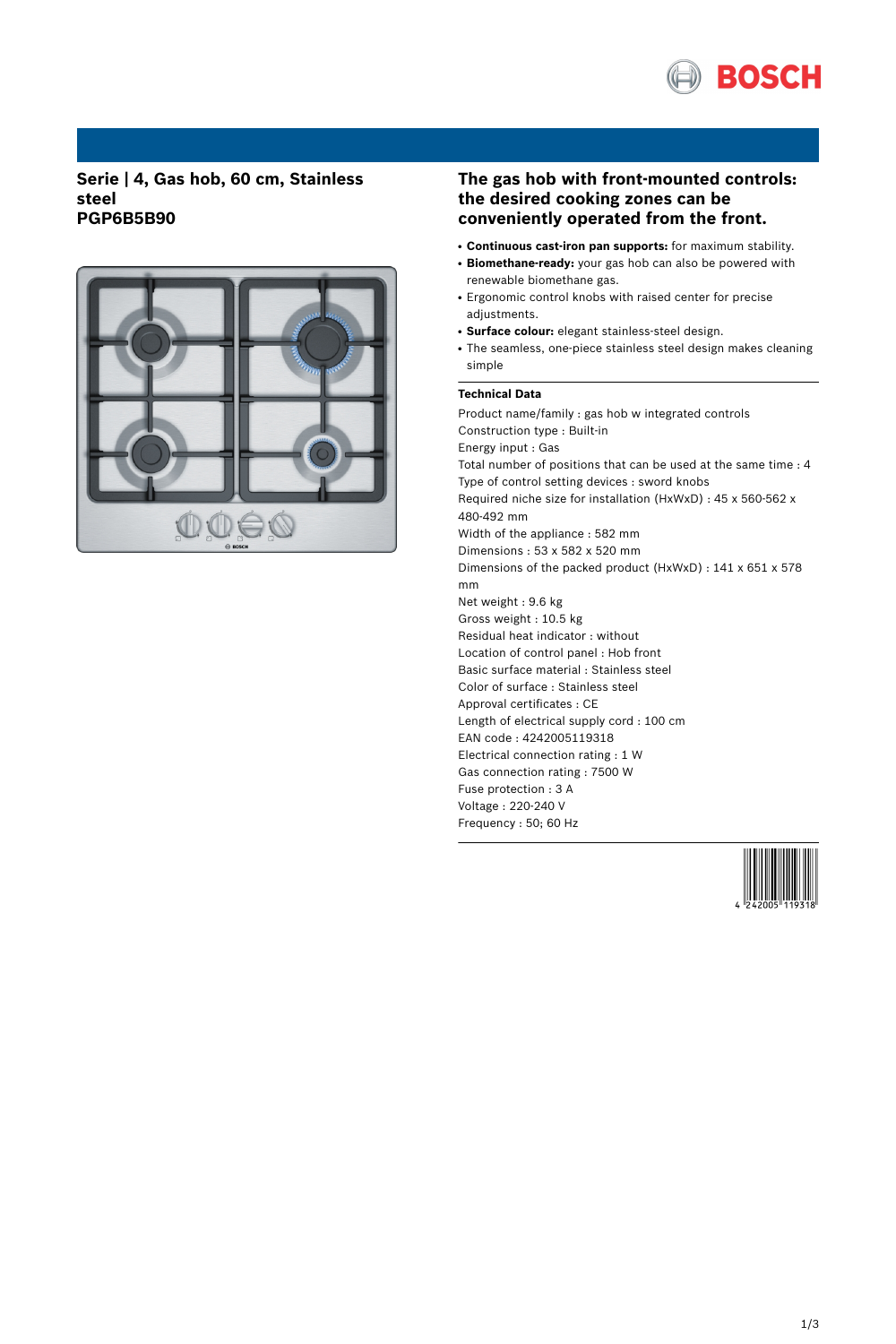

**Serie | 4, Gas hob, 60 cm, Stainless steel PGP6B5B90**

**The gas hob with front-mounted controls: the desired cooking zones can be conveniently operated from the front.**

#### **Design**

- Stainless steel surface
- Cast iron pan supports

#### **Usage convenience**

- Design co-ordinated control dials: easily access dials in front with strong grip for effortless turning.
- Ignition via control dials: just push and turn the dials to ignite the flame.

## **Burners and power**

- <sup>4</sup> gas burners:
- Left front: standard burner up to 1.75 KW (depending on gas type)
- Left rear: Standard burner up to 1.75 KW (depending on gas type)
- Right rear: high-speed burner up to <sup>3</sup> KW (depending on gas type)
- Right front: economy burner up to <sup>1</sup> KW (depending on gas type)

### **Safety**

- Flame failure safety device: prevents unwanted gas flow when flame goes out.

## **Installation (gas types & measurements)**

- Pre-set for natural gas
- Nozzle set for LPG jets included. Connection to 28-30/37 mbar bottled gas. Nozzles for all other gas types can be ordered via the customer service. For nozzle change, please contact the customer service.
- Dimensions of the product (HxWxD mm): <sup>53</sup> <sup>x</sup> <sup>582</sup> <sup>x</sup> <sup>520</sup>
- Required niche size for installation (HxWxD mm) : <sup>45</sup> <sup>x</sup> <sup>560</sup> <sup>x</sup> (480 - 492)
- Min. worktop thickness: <sup>30</sup> mm
- Power cord: <sup>1</sup> <sup>m</sup>
- Connected load: 7.5 KW